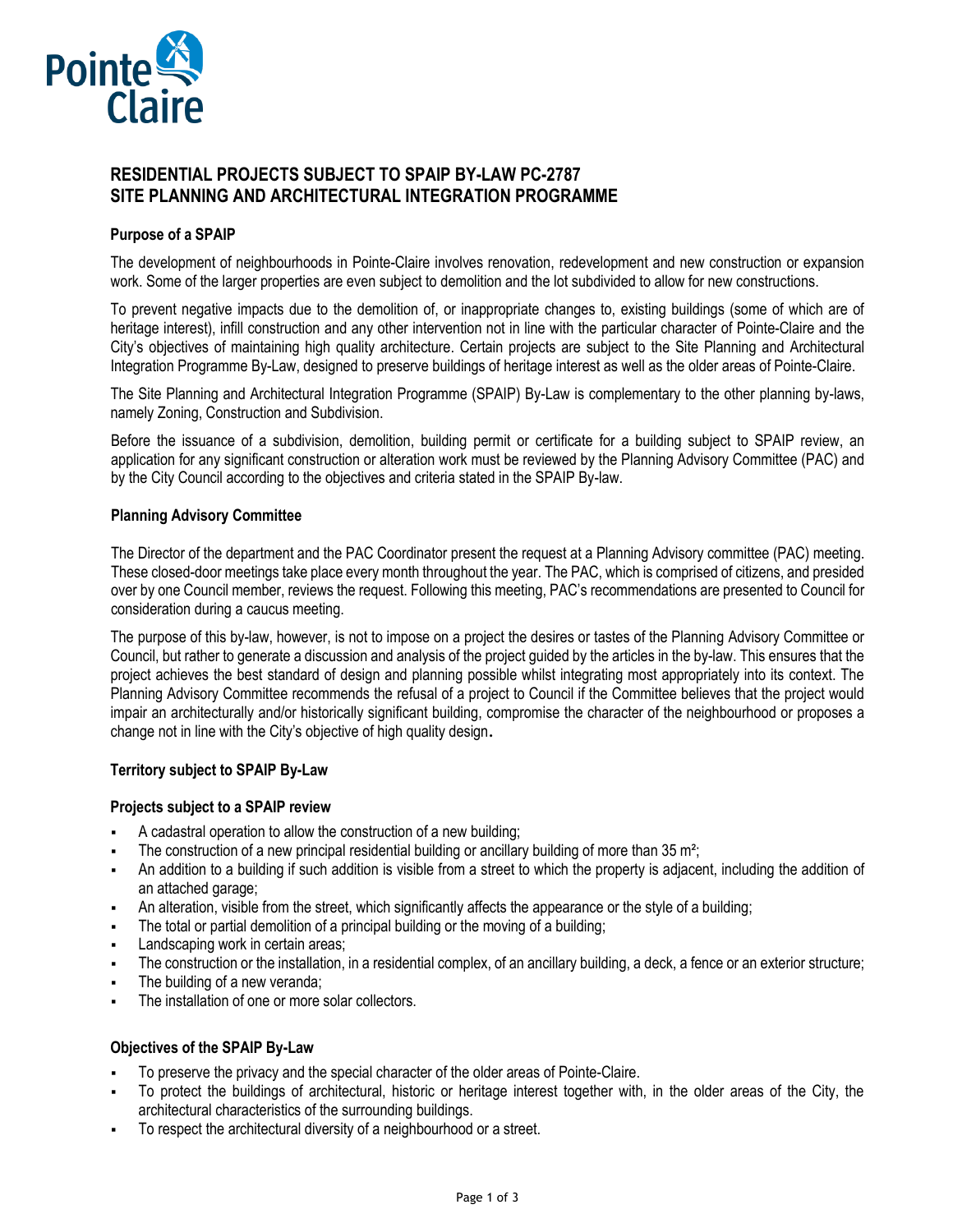

- To favour architectural design quality for new buildings and for additions and/or alterations to existing buildings.
- To ensure the successful integration of new buildings and modifications to existing buildings to the neighbouring streetscape.

### **Revision process**

A request for the approval of SPAIP plans should be submitted three (3) weeks prior to a Planning Advisory Committee (PAC) meeting which meets once a month. This will provide enough time for the Planning Department to analyse the project and verify its conformity with the planning by-laws, obtain additional information if necessary and prepare the file for its presentation to the Committee.

Upon receipt of a complete request containing all the required information, the Planning Department will present the project to the Planning Advisory Committee (PAC). Council will then take a decision based on the recommendations of the PAC. Should the response be favourable, the plans will be approved through a resolution from Council.

The criteria upon which the Committee will base its discussion and recommendations depends on the area your project is located in. Refer to Appendix 1 of SPAIP By-law PC-2787 to determine which criteria are applicable to your project.

#### **Required documents in electronic format**

The following documents must be provided to the Planning Department:

- Written authorization, should someone other than the property owner submit the request and/or obtain the permit.
- A Certificate of Location of the property, including the location of the existing home and servitudes (Bell Canada, Hydro-Québec, municipal, legal, etc.)
- An Urban Forestry report prepared by a competent person (e.g. arborist, landscape architect, forest engineer) showing the location of all existing trees to be protected or to be felled, and the new plantings that are proposed, along with a description of the characteristics (species, size, health and structural condition) of all trees, both existing and proposed. A template is available on the City's website.
- Architectural plans including the site plan showing the location and dimensions of all buildings and driveways (existing and proposed), all elevations being altered, details of the type of material and colors of the proposed facing, roofing and trim materials, and floor plans.
- Topographical plans showing the existing and proposed land levels of the property at 5 m intervals.
- Physical samples of facing materials color and material proposed for exterior walls, roof, doors, trim, etc., to be deposited in person.
- Colour photographs of all elevations of the building to be modified.
- A written summary explaining the project and how it respects the applicable criteria stipulated in SPAIP By-Law PC-2787.
- For a new house or a major extension: an insertion plan to scale, showing the facades of the proposed building as well as the neighbouring buildings located on each side of it. A colour perspective of the proposed buildings is also required.

#### **Fees**

Please refer to 2020 tarification table.

## **Issuance of permit**

An official Building Permit request should be submitted following the SPAIP approval procedure once the project has been approved by council.